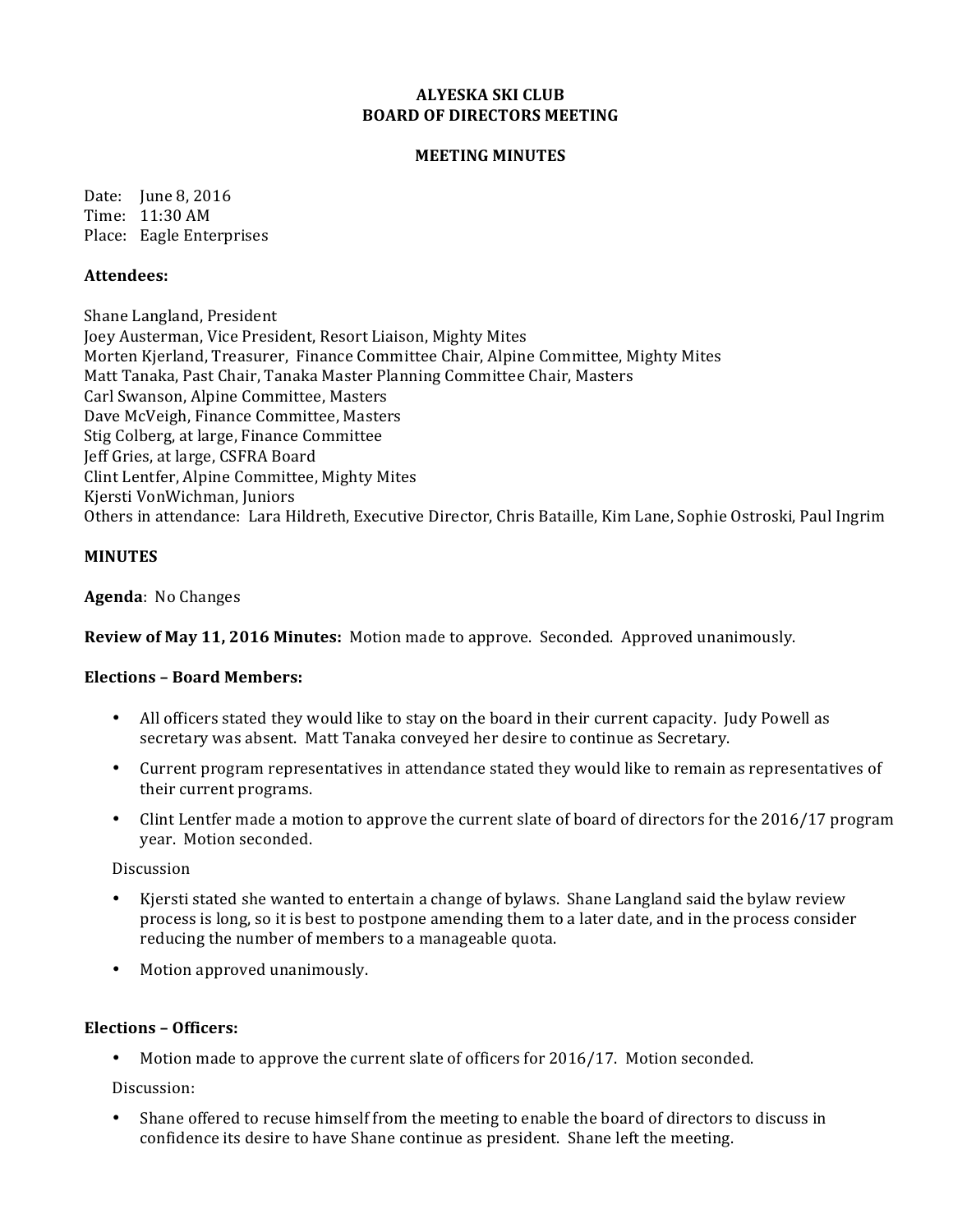- Carl advised having the vice president serve for a year concurrently with the outgoing president. Carl asked Joey whether he wanted to remain as vice president to be the president-in-waiting. Joey stated his willingness to be considered for the president next year and to continue on as vice president this year. Matt said that in any event, the future chairman needs to be proficient at running a board of directors, must be unbiased, objective, and willing to make difficult decisions in spite of any adverse social consequences to the chairman at Alyeska.
- Board members in attendance expressed no reservations about Shane as president for the 2016/17 program year.
- Shane returned to the meeting. Shane stated that the board needs to establish an expectation of attendance for its members and to hold its members responsible for meeting it. Lara said that the USSA's guidelines for board attendance are 70% for officers and 60% for directors.
- Motion passed unanimously.

# **New Program Representatives for Devos and FreeRide**

- Lara said Rob Wasserman wanted to be Devos representative on the ASC board and that Tim Charnon wanted to represent Freeskiing. Lara highly recommended both candidates of worthy of serving on the board. Rob was Ari Stiasney's first choice as a potential candidate.
- Motion was made to accept Tim Charnon and Rob Wasserman as new directors on the ASC board as representatives of the Freeskiing and Devos programs respectively, beginning July 2016. Motion seconded.

Discussion

- Shane said the board may consider more than one representative each for Freeskiing and Devos in the future, subject to a revision of the bylaws.
- Motion passed unanimously.

# **Finance**

- Treasurer Report Morten said that for the fiscal year ending in June, 2016 he projects a surplus of as much as \$60,000, primarily as the result of an increase of revenue from fund raising. Morten continued that the new budget reflects the current staffing scheme, as set forth by the Alpine Committee and Finance Committee. It shows a projected deficit of \$54,000 for the next year. It assumes no increase of program fees.
- Carl noted that the CSFRA was the largest positive variance of actual vs budgeted revenue. Shane stated that we need an approved budget to continue operations into the next fiscal year starting July, 2016. However, Carl said that he would not vote for the budget in its current form because it projects a deficit.
- Carl recommended that we apply a 15% increase in earned income (fees), which closes the deficit to \$9,000. Shane commented that this was a good idea, provided that the board revisits this planned program fee increase in September just before the fees must be set for the year. This is September 15, 2016 for the Juniors. That way if the increase is proven not to be necessary, or if necessary in a reduced amount, it can be reduced to minimize the fee increase.
- Motion was made by Carl to increase fees not to exceed 15% for the next fiscal year to make up \$42,000 of a projected \$54,000 deficit. The Board shall revisit this increase by its August 2016 board meeting to possibly reduce the increase. Motion was seconded by Kjersti. It passed unanimously.

# **RTC Maintenance Plan and Reserve Policy**

Shane said that the Finance Committee asked what the policy is for renewing funds in the reserve account after making a draw for maintenance. Carl stated that we should consider it an account where draws are made without annual balancing.